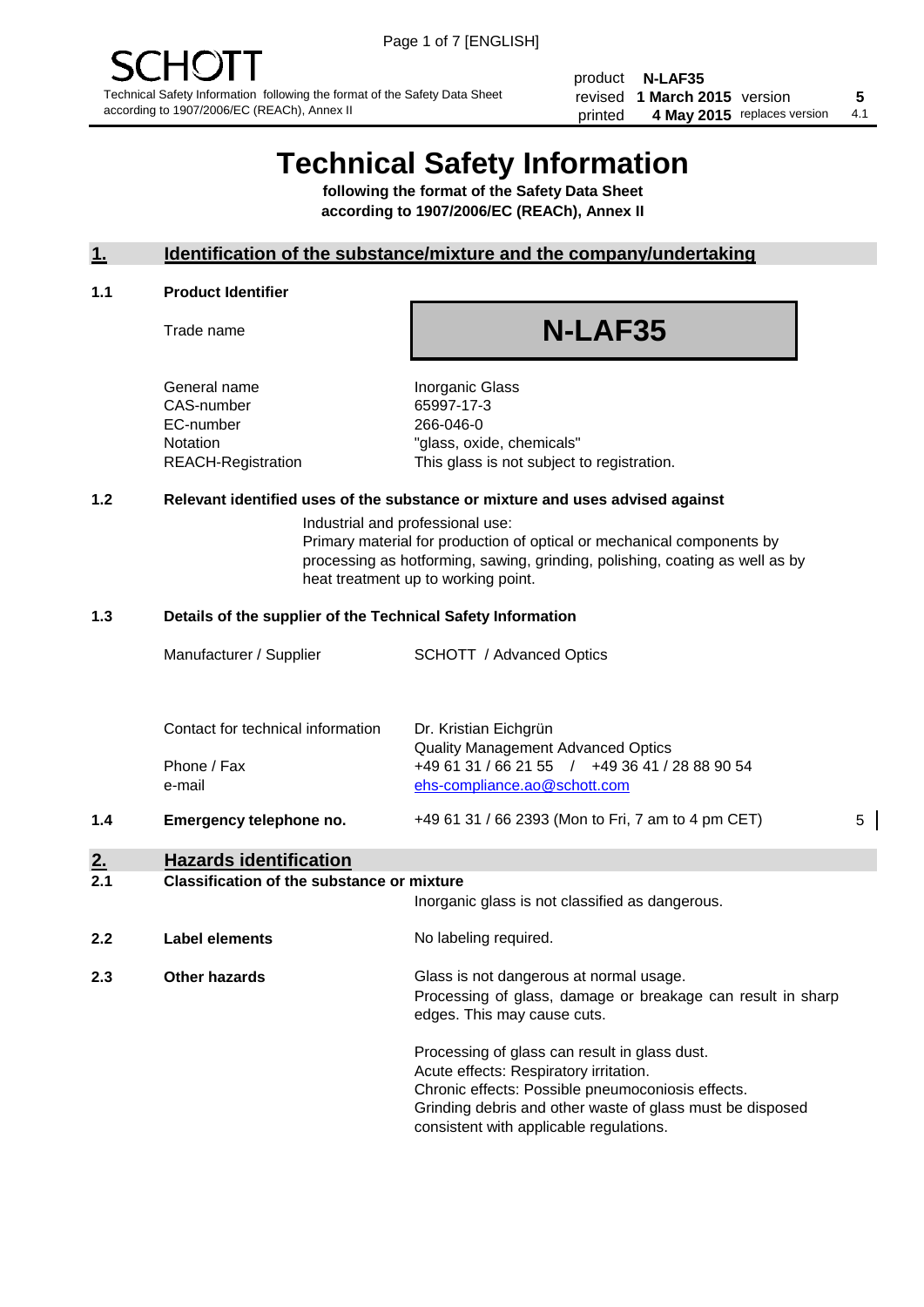#### **3. Composition/information on ingredients**

#### **3.1 Substances**

As the substance glass is not included in the candidate list of substances of very high concern, currently there are no information duties according to article 33 of REACH. However for the production of glass we may use substances, which are on the candidate list and had been included in Annex XIV of the REACH regulation or could be included in future . These powdery substances are not present as such in the final glass; they are fully integrated into the glass matrix through the melting process. Thus they loose their original characteristics. The main components are listed as additional information in chapter 16. For more information please refer to ehs-compliance.ao@schott.com.

#### **3.2 Mixtures**

Glass is classified as substance acc. to regulation (EC) No 987/2008 (amending of Reach-Reg.).

#### **4. First aid measures**

#### **4.1 Description of first aid measures**

| <b>General information</b> | Glass is no hazardous substance. The following information<br>refer to glass dust and glass splinter which may result from<br>processing or breakage. |  |
|----------------------------|-------------------------------------------------------------------------------------------------------------------------------------------------------|--|
| <b>After inhalation</b>    | Supply fresh air; consult doctor in case of complaints                                                                                                |  |
| After skin contact         | Normally not dangerous.                                                                                                                               |  |
|                            | Consult doctor in case of complaints.                                                                                                                 |  |
| After eye contact          | Rinse under running water.                                                                                                                            |  |
|                            | Consult doctor in case of complaints.                                                                                                                 |  |
| <b>After swallowing</b>    | Consult doctor                                                                                                                                        |  |

#### **4.2 Most important symptoms and effects, both acute and delayed**

none known

**4.3 Indication of immediate medical attention and special treatment needed** 

|     |                                                                     | none                           |
|-----|---------------------------------------------------------------------|--------------------------------|
| 5.  | <b>Fire fighting measures</b>                                       |                                |
| 5.1 | <b>Extinguishing media</b>                                          | no requirements                |
| 5.2 | Special hazards arising from the substance or mixture               | none. Glass is noncombustible. |
| 5.3 | <b>Advice for firefighters</b>                                      | none                           |
| 6.  | <b>Accidental release measures</b>                                  |                                |
| 6.1 | Personal precautions, protective equipment and emergency procedures |                                |
|     |                                                                     | none                           |
| 6.2 | <b>Environmental Precautions</b>                                    | none                           |
| 6.3 | Methods and material for containment and cleaning up                | none                           |
| 6.4 | Reference to other sections                                         | none                           |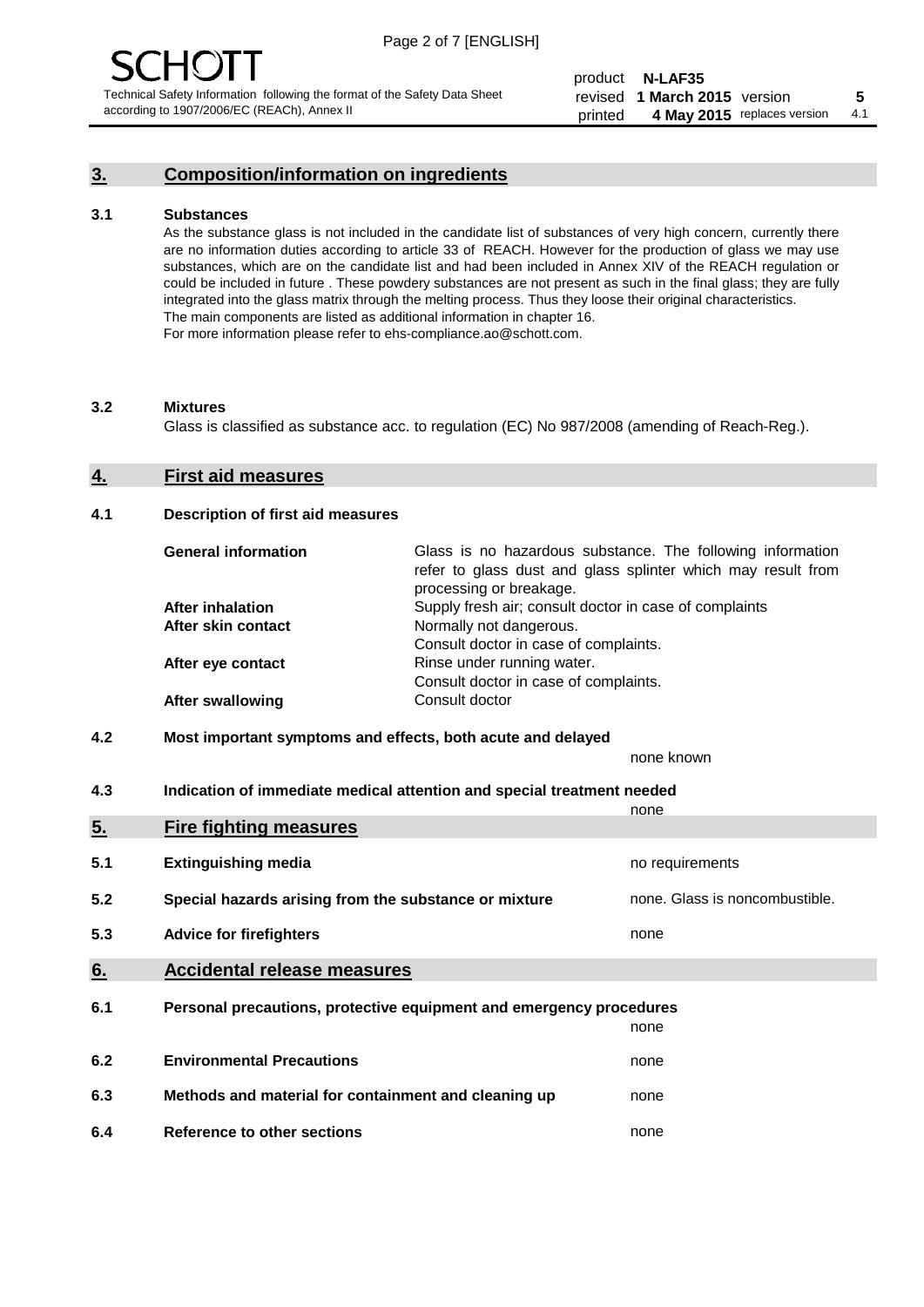

product **N-LAF35** revised **5 1 March 2015** version printed 4 May 2015 replaces version 4.1

| $\underline{\mathbf{7}}$ . | <b>Handling and storage</b>                                                                                      |                                                                                                                                                                                                                                                                                                                                                                                                                                                                                                                                                                                                |
|----------------------------|------------------------------------------------------------------------------------------------------------------|------------------------------------------------------------------------------------------------------------------------------------------------------------------------------------------------------------------------------------------------------------------------------------------------------------------------------------------------------------------------------------------------------------------------------------------------------------------------------------------------------------------------------------------------------------------------------------------------|
| 7.1                        | <b>Precautions for safe handling</b>                                                                             | Avoid breakage because of injury risk by sharp edges.                                                                                                                                                                                                                                                                                                                                                                                                                                                                                                                                          |
| 7.2                        | Conditions for safe storage, including any incompatibilities                                                     | Store in dry environment. Avoid excessive humidity.                                                                                                                                                                                                                                                                                                                                                                                                                                                                                                                                            |
| 7.3                        | Specific end use(s)                                                                                              | see section 1.2                                                                                                                                                                                                                                                                                                                                                                                                                                                                                                                                                                                |
| <u>8.</u>                  | <b>Exposure controls / personal protection</b>                                                                   |                                                                                                                                                                                                                                                                                                                                                                                                                                                                                                                                                                                                |
| 8.1                        | <b>Control parameters</b><br>Regulation<br>Value<br>0,3 mg / $m3$<br>peak limit<br>no information<br>teratogenic | In case of dust formation, declaration for FUSED SILICA, CAS-No: 60676-86-0<br>TRGS 900 - GERMAN OCCUPATIONAL EXPOSURE LIMIT VALUES (01/2006)<br>(EXPOSURE LIMIT VALUE) with reference to the respirable fraction.<br>There is no reason to fear a risk of damage to the developing embryo<br>or foetus when limit value is adhered to                                                                                                                                                                                                                                                         |
| 8.2                        | <b>Exposure controls</b><br>in general.<br><b>Respiratory Protection</b>                                         | Technical measures and appropriate work processes have higher priority than personal<br>protective equipment. Provide adequate ventilation by local exhaust ventilation or ventilation<br>Adequate assessment tools for verification of effectivity of the protective measures includes<br>methods of measurements as described in "Technischen Regeln for Gefahrstoffe (TRGS) 402.<br>Technical measure: wet grinding/processing, avoid dust<br>formation.<br>If glass dust or particulates are above the national exposure<br>limits use a national approved respirator for dust and fibers. |
|                            | <b>Hand Protection</b>                                                                                           | Use protective gloves and safety wristbands for protection<br>against cut injuries.                                                                                                                                                                                                                                                                                                                                                                                                                                                                                                            |
|                            | Eye Protection                                                                                                   | Use industrial safety glasses that meet national standards.                                                                                                                                                                                                                                                                                                                                                                                                                                                                                                                                    |
|                            | <b>Personnel Protection</b>                                                                                      | Use safety skirting for protection from sharp edges.<br>Wear safety shoes.                                                                                                                                                                                                                                                                                                                                                                                                                                                                                                                     |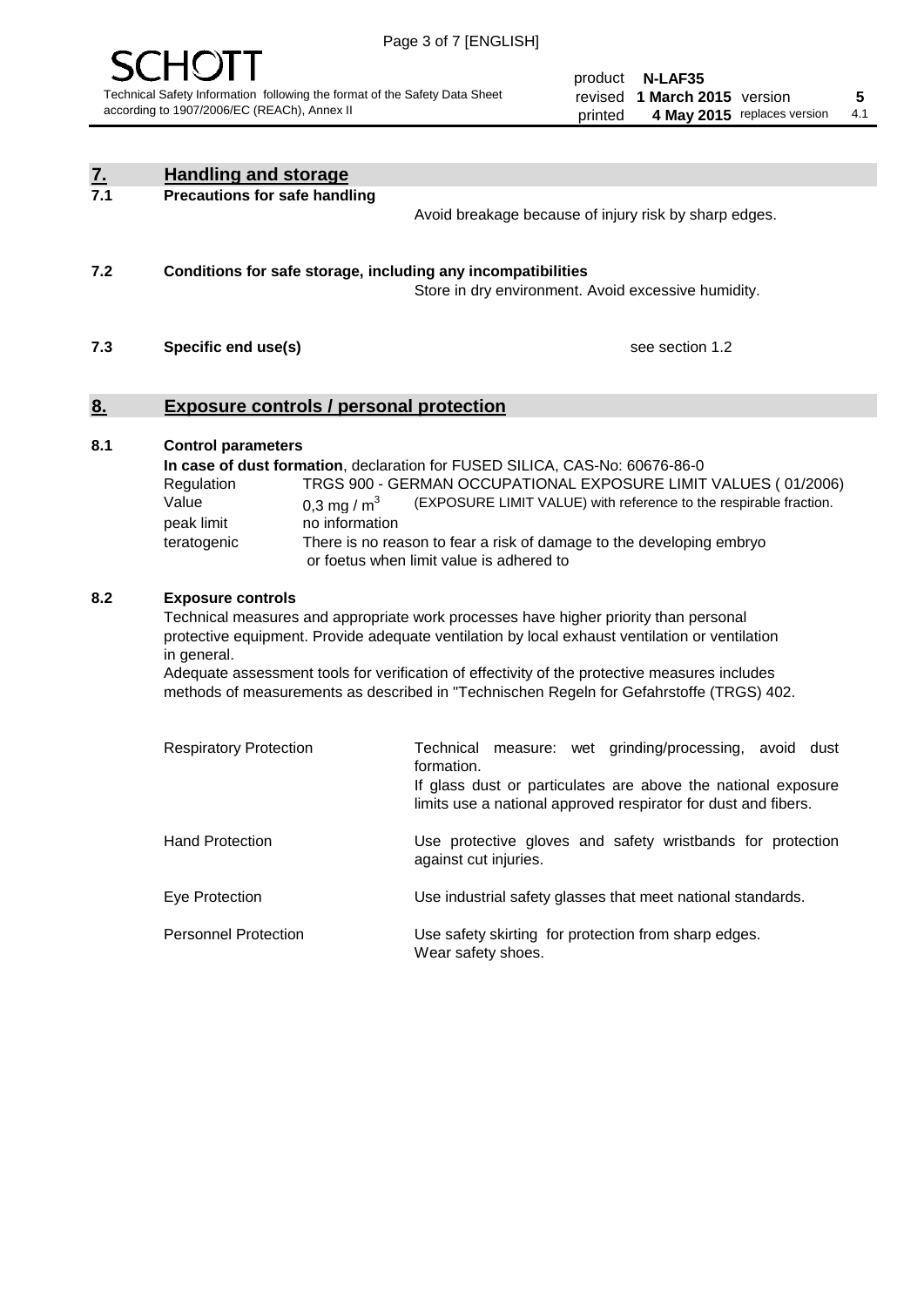#### **9. Physical and chemical properties**

#### **9.1 Information on basic physical and chemical properties**

|     | Appearance                            |                                                    |
|-----|---------------------------------------|----------------------------------------------------|
|     | <b>Physical state</b>                 | solid                                              |
|     | <b>Colour</b>                         | transparent or coloured                            |
|     | <b>Odour</b>                          | odourless                                          |
|     | pH-value                              | not applicable                                     |
|     | <b>Boilling point/boilling range</b>  | not applicable                                     |
|     | Melting point/melting range           | 589 °C                                             |
|     |                                       | Transformation temperature according to ISO 7884-8 |
|     | <b>Flashpoint</b>                     | not combustible                                    |
|     | <b>Combustibility</b>                 | not combustible                                    |
|     | Ignition temperature                  | none                                               |
|     | <b>Auto flammability</b>              | none                                               |
|     | Danger of explosion                   | none                                               |
|     | <b>Explosive limits upper / lower</b> | none                                               |
|     | <b>Oxidizing characteristics</b>      | none                                               |
|     | Vapour pressure                       | not applicable                                     |
|     | Density (20 °C)                       | $4,12$ g/ccm                                       |
|     | <b>Water solubility</b>               | not applicable                                     |
|     | <b>Fat solubility</b>                 | not applicable                                     |
|     | n-octanol-water partition coefficient | not applicable                                     |
|     | <b>Other information</b>              | none                                               |
| 9.2 | <b>Other information</b>              | none                                               |

#### **10. Stability and Reactivity**

#### **10.1 Reactivity**

Glass is a stable material. Glass is inert to many chemicals, but may react to hot, strong alkaline solutions and with hydrofluoric, fluorosilicic and phosphoric acids. When heated to temperatures above the melting point, metal oxide fumes may be emitted.

Glass is an amorphous, inorganic, usually transparent or translucent substance consisting of a mixture of silicates or sometimes borates or phosphates as glass formers. With additions of modifiers a melt is produced at high temperatures, that cools to a solid state without crystallization.

#### **10.2 Chemical stability**

Glass is stable at normal environmental conditions.

**10.3 Possibility of hazardous reactions** 

No hazardous reactions at intended use.

| 10.4 | <b>Conditions to avoid</b>       | see section 10.1 |
|------|----------------------------------|------------------|
| 10.5 | Incompatible materials           | see section 10.1 |
| 10.6 | Hazardous decomposition products | see section 10.1 |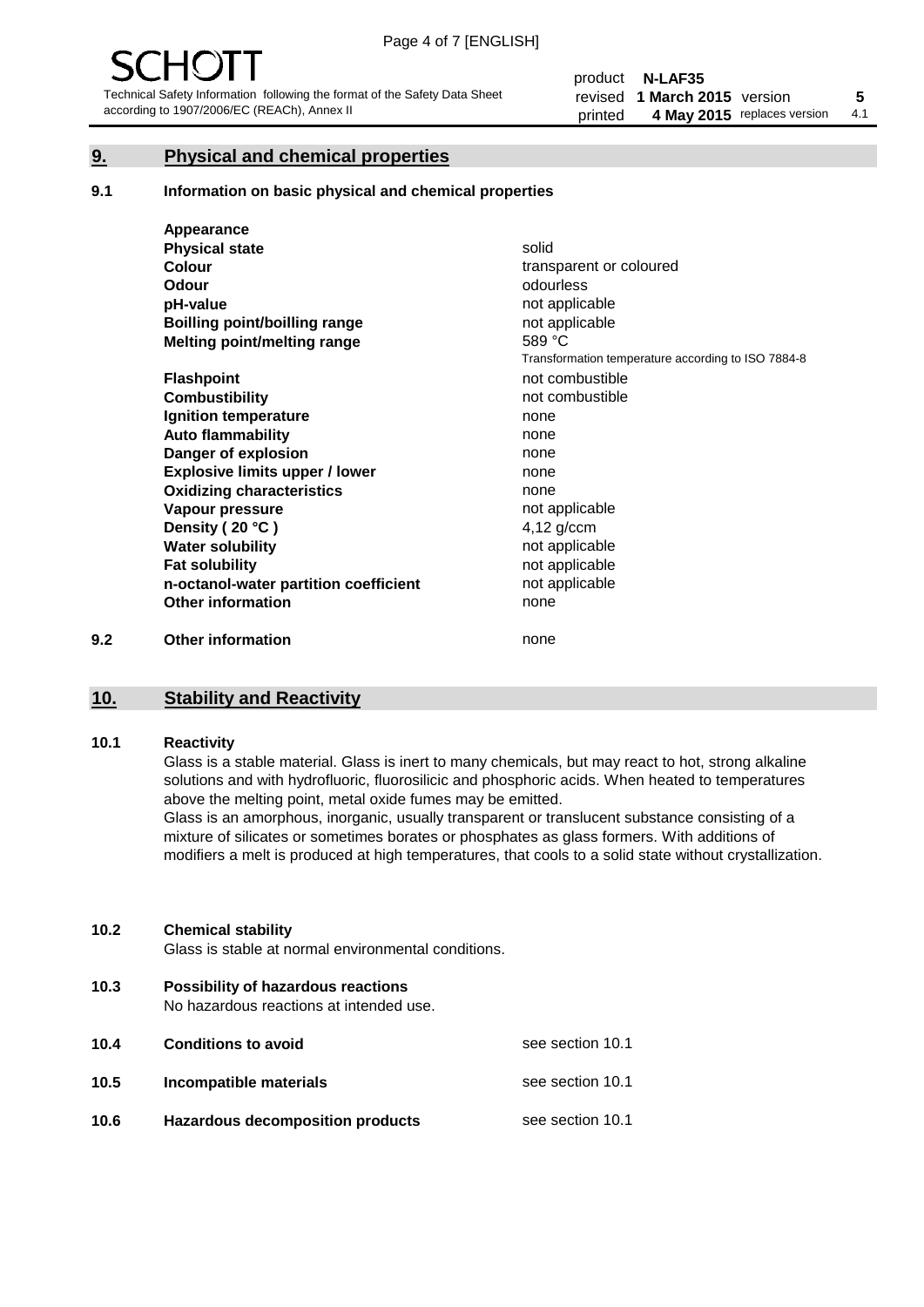

#### **11. Toxicological information**

**11.1 Information on toxicological effects** Toxicological data are not available.

## **12. Ecological information**

- **12.1 Toxicity**
- **12.2 Persistence and degradability**
- **12.3 Bioaccumulative potential**
- **12.4 Mobility in soil**
- **12.5 Results of PBT and vPvB assessment**
- **12.6 Other adverse effects**

#### **13. Disposal considerations**

**13.1 Waste treatment methods**

Disposal according to local regulations

unknown unknown unknown unknown

unknown unknown

| <u>14.</u> | <b>Transport information</b>                                            |                     |
|------------|-------------------------------------------------------------------------|---------------------|
| 14.1       | <b>UN Number</b>                                                        | no requirements     |
| 14.2       | <b>UN Proper Shipping Name</b>                                          | no requirements     |
| 14.3       | <b>Transport hazard class(es)</b>                                       | no requirements     |
| 14.4       | Packing group                                                           | no requirements     |
| 14.5       | <b>Environmental hazards</b>                                            | no requirements     |
| 14.6       | Special precautions for user                                            | see sections 6 to 8 |
| 14.7       | Transport in bulk according to Annex II of MARPOL73/78 and the IBC Code |                     |
|            |                                                                         | no requirements     |

#### **15. Regulatory information**

#### **15.1 Safety, health and environmental regulations/legislation specific for the substance or mixture**

**REACH** Under REACH glass is classified as a "Substance". According to Appendix V Number 11 of the REACh regulation glass is exempted from registration if specified conditions are met. SCHOTT AG, Advanced Optics has examined this conditions for its products. This glass is not subject to registration.

**RoHS** This glass does not contain - according to our knowledge - materials in concentrations, whose placing on the market is forbidden in accordance to the current requirements of the European Directive 2011/65/EU.

#### **United Nations Globally Harmonized System (UN-GHS) related to safety information.**

This information considers also the requirements of the UN-GHS related to safety information.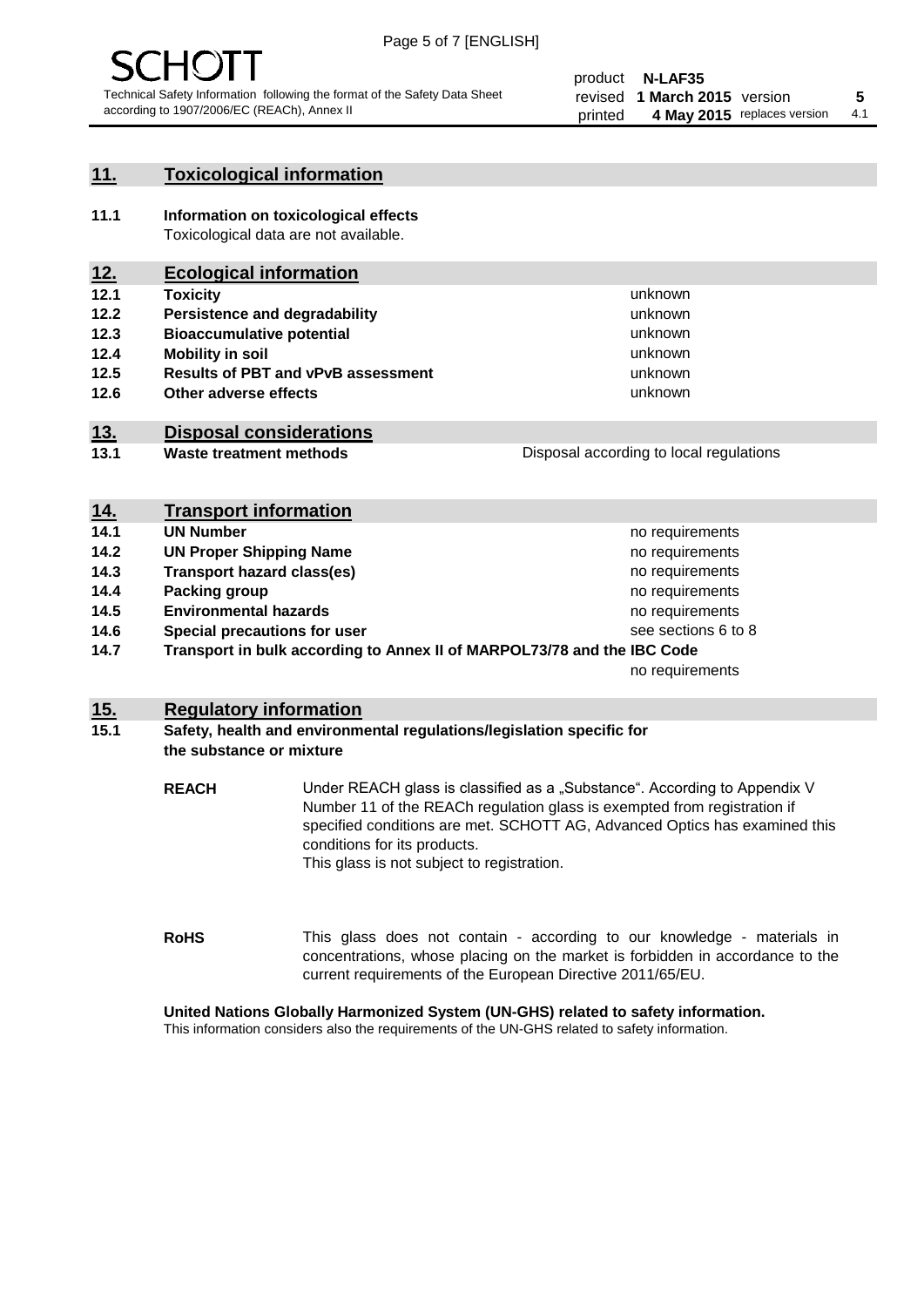# - JF

Technical Safety Information following the format of the Safety Data Sheet according to 1907/2006/EC (REACh), Annex II

#### product **N-LAF35** revised **5 1 March 2015** version printed 4 May 2015 replaces version 4.1

#### **15.2 Chemical Safety Assessment**

A Chemical Safety Assessment has not been carried out.

#### **16. Other information**

#### **16.1 Composition of mixture according to raw materials, based on the oxides.**

| chemical          |               | proportion    | <b>SVHC (REACH)</b> | Reg.  | <b>OSHA</b>                                             | <b>ACGIH</b>        | Carc. |
|-------------------|---------------|---------------|---------------------|-------|---------------------------------------------------------|---------------------|-------|
| name              | <b>CAS-No</b> | of weigth (%) | (Y/N)               | (Y/N) | PEL                                                     | <b>TLV</b>          | (Y/N) |
| Boron Oxide       | 1303-86-2     | $30 - 40$     | Yes                 | Yes   | $15 \text{ mg/m}^3$                                     | $10 \text{ mg/m}^3$ | No    |
| Lanthanum Oxide   | 1312-81-8     | $30 - 40$     | No                  | No    | N/A                                                     | N/A                 | No    |
| Niobium Pentoxide | 1313-96-8     | $1 - 10$      | No                  | No    | N/A                                                     | N/A                 | No    |
| Antimony Trioxide | 1309-64-4     | < 1           | No                  | Yes   | $0.5 \,\mathrm{mq/m^3}$ 0.5 mg/m <sup>3</sup>           |                     | Yes   |
| Silica            | 14808-60-7    | $1 - 10$      | No                  | Yes   | 0.1 mg/m <sup>3</sup> 0.025 mg/m <sup>3</sup>           |                     | No    |
| Zinc Oxide        | 1314-13-2     | $20 - 30$     | No                  | Yes   | 5 mg/m <sup>3</sup> (fume) 2 mg/m <sup>3</sup> (R dust) |                     | No    |
| Zirconium Oxide   | 1314-23-4     | $1 - 10$      | No                  | Yes   | $5 \text{ mg/m}^3$                                      | $5 \text{ mg/m}^3$  | No    |

**The classification and limiting values are valid for the raw materials, see section 3. Glass is not a substance of very high concern (SVHC).**

#### **Explanations to the data in the table**

| SVHC(REACH)        | The raw material is listed in the candidate list of the substances of very high<br>concern                                                                 |
|--------------------|------------------------------------------------------------------------------------------------------------------------------------------------------------|
| Reg.               | Regulated chemical substance per list OSHA Regulations (Standards - 29 CFR)<br>Subpart 1910.1000 Tables Z1 to Z3 Limits for Air Contaminants               |
| OSHA / PEL         | Permissible exposure limit – for chemical materials, issued by the OSHA                                                                                    |
| <b>ACGIH / TLV</b> | Threshold limit value - chemical substances classification by the ACGIH                                                                                    |
| <b>OSHA</b>        | Occupational Safety and Health Administration, an organization of the US.<br>Department of Labor (www.osha.gov).                                           |
| ACGIH              | American Conference of Governmental Industrial Hygienists (ACGIH), an<br>member-based organization that advances occupational and environmental<br>health. |
| Carc.              | Chemical substance classified as carcinogen                                                                                                                |